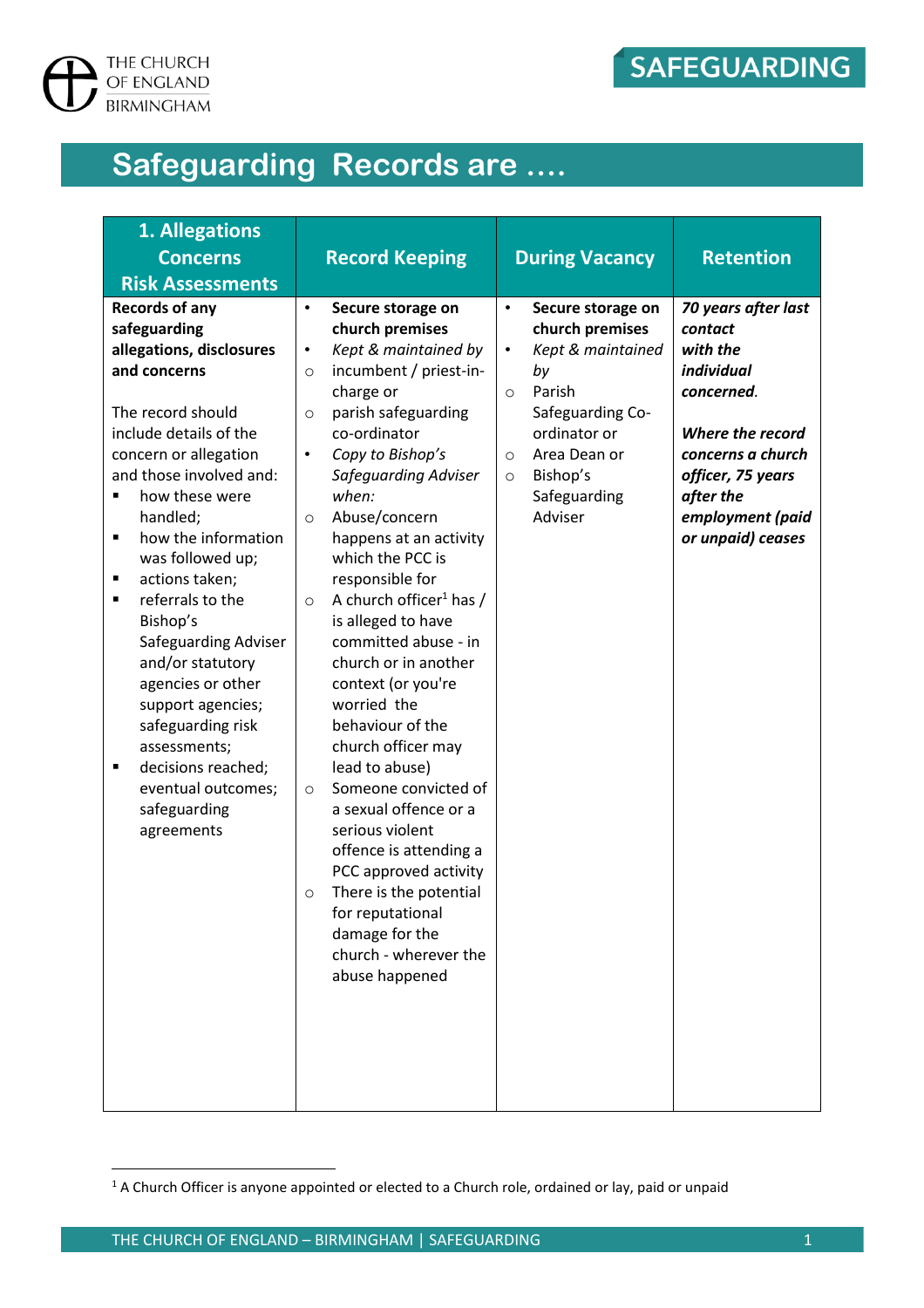# $\sum$  THE CHURCH OF ENGLAND

## SAFEGUARDING

| 2. Activities                                                            | <b>Record Keeping</b>                                                        | <b>During a Vacancy</b>                                                         | <b>Retention</b>                      |
|--------------------------------------------------------------------------|------------------------------------------------------------------------------|---------------------------------------------------------------------------------|---------------------------------------|
| <b>Records of any</b><br>children's                                      | Kept and maintained by:                                                      | Kept and maintained<br>by:                                                      | 50 years after the<br>activity ceases |
| activities or activities for<br>adults at risk of abuse                  | <b>PCC Secretary</b>                                                         | <b>PCC Secretary</b>                                                            |                                       |
| These records should<br>include:                                         |                                                                              |                                                                                 |                                       |
| Activity<br>reports/reviews                                              | <b>PCC Secretary</b>                                                         | <b>PCC Secretary</b>                                                            |                                       |
| Health & Safety Risk<br>٠<br>Assessment                                  | Church Wardens                                                               | Church Wardens                                                                  |                                       |
| <b>Activity Risk</b><br>$\bullet$<br>Assessment                          | Church Wardens                                                               | Church Wardens                                                                  |                                       |
| Records of<br>$\bullet$<br>Attendance                                    | <b>Activity Leader</b>                                                       | <b>Activity Leader</b>                                                          |                                       |
| <b>Consent Forms</b><br>$\bullet$<br><b>Contact Details</b><br>$\bullet$ | <b>Activity Leader</b><br><b>Activity Leader</b>                             | <b>Activity Leader</b><br><b>Activity Leader</b>                                |                                       |
| Accident/Incident<br>٠<br><b>Book</b>                                    | <b>Activity Leader</b>                                                       | <b>Activity Leader</b>                                                          |                                       |
| <b>Good Practice</b><br>٠<br>Guidelines                                  | <b>Activity Leader</b>                                                       | <b>Activity Leader</b>                                                          |                                       |
|                                                                          | Alternatively, these<br>records could be kept by<br>the Parish Administrator | Alternatively, these<br>records could be kept<br>by the Parish<br>Administrator |                                       |
|                                                                          | When a new church<br>officer is appointed all<br>existing records should be  | When a new church<br>officer is appointed all<br>existing records should        |                                       |
|                                                                          | passed to them.                                                              | be passed to them.                                                              |                                       |
|                                                                          | When an activity ceases<br>records should be passed<br>to the PCC            | When an activity<br>ceases records should<br>be passed to the PCC               |                                       |
|                                                                          | The records are church<br>records and should be<br>kept on church premises   | The records are church<br>records and should be<br>kept on church               |                                       |
|                                                                          |                                                                              | premises                                                                        |                                       |
|                                                                          |                                                                              |                                                                                 |                                       |
|                                                                          |                                                                              |                                                                                 |                                       |
|                                                                          |                                                                              |                                                                                 |                                       |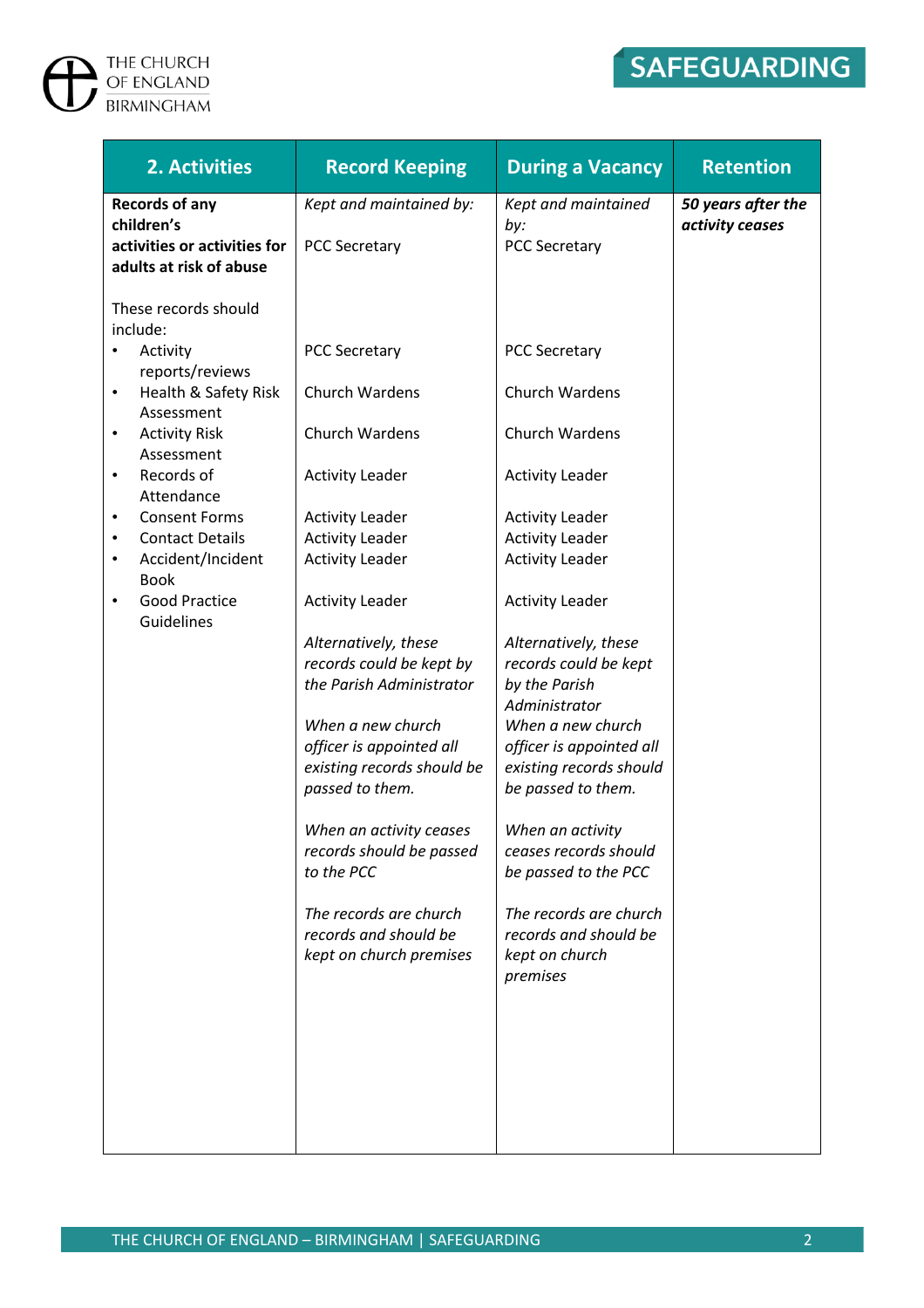### THE CHURCH<br>GF ENGLAND<br>BIRMINGHAM  $\overline{\mathbf{P}}$

# SAFEGUARDING

| 3. Employment                                                                                                                                                                                                                                                                                                                                                                                                                                                                                                                                                                                                                                                                                                                                                                          | <b>Record Keeping</b>                                                                                                                                                                                                                                                                                                                                                                                                                                                                                                                               | <b>During a Vacancy</b>                                                                                                                                                                                                                                                                                                                                                                                                                                                                 | <b>Retention</b>                                                                                                                                                                                                                                                                                                |
|----------------------------------------------------------------------------------------------------------------------------------------------------------------------------------------------------------------------------------------------------------------------------------------------------------------------------------------------------------------------------------------------------------------------------------------------------------------------------------------------------------------------------------------------------------------------------------------------------------------------------------------------------------------------------------------------------------------------------------------------------------------------------------------|-----------------------------------------------------------------------------------------------------------------------------------------------------------------------------------------------------------------------------------------------------------------------------------------------------------------------------------------------------------------------------------------------------------------------------------------------------------------------------------------------------------------------------------------------------|-----------------------------------------------------------------------------------------------------------------------------------------------------------------------------------------------------------------------------------------------------------------------------------------------------------------------------------------------------------------------------------------------------------------------------------------------------------------------------------------|-----------------------------------------------------------------------------------------------------------------------------------------------------------------------------------------------------------------------------------------------------------------------------------------------------------------|
| <b>Employee or Volunteer</b><br>file<br>This file should include:<br>Role Outline/Job<br>Description<br>Application form<br>$\bullet$<br>References<br>٠<br>Confidential Self-<br>$\bullet$<br>Declaration<br>DBS Check-<br>٠<br>certificate number,<br>date of issue, type of<br>certificate,<br>workforce<br>DBS outcome email<br>٠<br>Volunteer<br>Agreement/Employ<br>ment Contract<br>Safeguarding<br>$\bullet$<br>training attendance<br>Details of any<br>$\bullet$<br>safeguarding<br>concerns or<br>allegations, actions<br>taken and the<br>outcome<br>NB where an<br>appointment is not<br>made due to<br>safeguarding concerns<br>this information should<br>be kept as a<br>safeguarding concern as<br>above and copied to the<br><b>Bishop's Safeguarding</b><br>Adviser | Secure storage on church<br>premises<br>Kept and maintained by:<br>incumbent/priest-in-<br>$\circ$<br>charge or<br>parish safeguarding<br>$\circ$<br>co-ordinator or<br>parish identity verifier<br>$\circ$<br>or<br>parish administrator<br>$\circ$<br><b>Confidential Self-</b><br><b>Declaration to be kept</b><br>and maintained by:<br>incumbent/priest-in-<br>$\circ$<br>charge or<br>parish safeguarding<br>$\circ$<br>co-ordinator or<br>where information is<br>$\circ$<br>disclosed, copied to<br><b>Bishop's Safeguarding</b><br>Adviser | Secure storage on<br>church premises<br>Kept and maintained<br>by:<br>parish<br>$\circ$<br>safeguarding co-<br>ordinator or<br>parish identity<br>$\circ$<br>verifier or<br>parish<br>$\circ$<br>administrator<br><b>Confidential Self-</b><br><b>Declaration to be kept</b><br>and maintained by<br>parish<br>$\circ$<br>safeguarding co-<br>ordinator or<br>area dean or<br>$\circ$<br>where information<br>$\circ$<br>is disclosed,<br>copied to Bishop's<br>Safeguarding<br>Adviser | Records relating<br>to employees<br>(paid and unpaid)<br>who do not work<br>with children or at<br>risk adults - 6<br>years after<br>employment<br>ceases<br>Records relating<br>to employees<br>(paid and unpaid)<br>who work with<br>children or at risk<br>$adults - 75 years$<br>after employment<br>ceases |